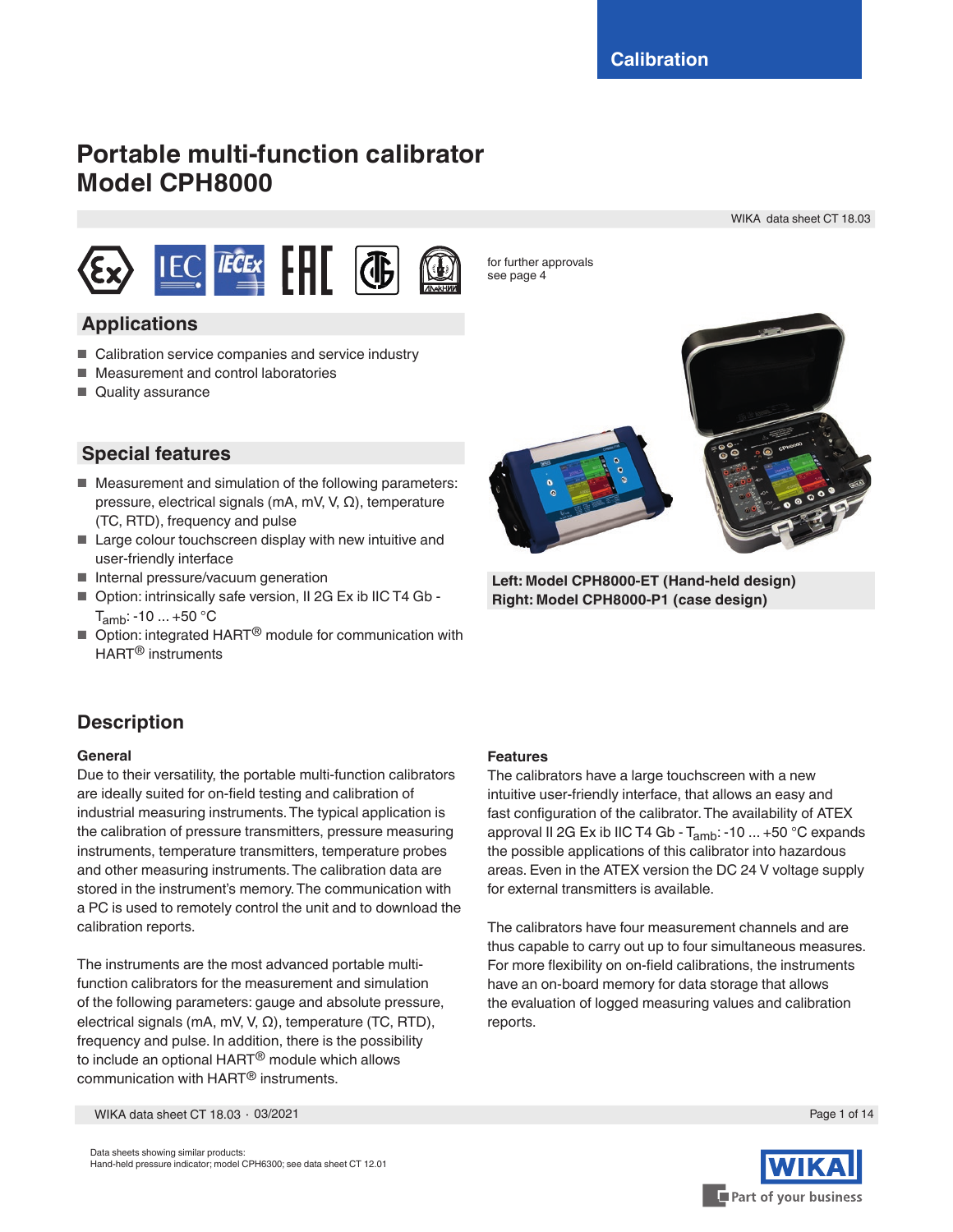The multi-function calibrator can be modularly configured with up to two input and two output modules as well as one HART® module and one output module, which are galvanically isolated from each other. The measurement/ simulation of the electrical signals or temperature as well as up to six pressure sensors (four internal and two external sensors) enables the operator to configure the calibrator according to his specific requirements.

The new multi-function calibrator model CPH8000 include the new high-precision sensors manufactured by Mensor.

The internal reference sensor CPR8100 and the external reference sensor CPT8100 can be configured for gauge or absolute pressure types and is characterised over the full pressure and temperature range to achieve up to 0.02 % FS accuracy and up to 0.02 % of reading accuracy for the barometer.

The environmental parameters module (option) is another plus of CPH8000, it allows the monitoring of the barometric pressure, the ambient temperature and the relative humidity. The values will be stored in the calibration report.

#### **Pressure**

The model CPH8000-P1 has an integrated pressure/ vacuum generation by means of a built in hand pump from -0.9 ... +21 bar [-13 ... +300 psi]. The presence of a fine precision regulator allows the operator to adjust small pressure increments.

Many different pressure configurations are available, e.g.:

- In combination with internal pressure sensors that can be connected to the internal pump (up to 21 bar [300 psi]).
- In combination with external pressure sensors that can be connected directly to the external plugs.

Low-pressure internal sensors are protected against overpressure by means of protection valves. High flexibility in measurement is given by the availability of multiple pressure engineering units.

### **Specifications**

| <b>Base instrument</b>             |                                                                                                            |
|------------------------------------|------------------------------------------------------------------------------------------------------------|
| Indication                         |                                                                                                            |
| <b>Display</b>                     | Touchscreen + 5 keys                                                                                       |
| <b>Dimensions</b>                  | 640 x 480 Dots<br>Dot size: 0.06 x 0.06 mm (0.002 x 0.002 in)                                              |
| <b>Backlighting</b>                | <b>LED</b>                                                                                                 |
| <b>Electrical input and output</b> |                                                                                                            |
| Number and type                    | DIN-plug inputs for electrical parameters, resistance thermometers and thermocouples                       |
| Resistance thermometer (RTD)       | Pt100 (385, 3616, 3906, 3926, 3923), Pt200, Pt500, Pt1000 (385, 3916), Ni100, Ni120, Cu10,<br><b>Cu100</b> |
| Thermocouples                      | Types J, K, T, F, R, S, B, U, L, N, E, C                                                                   |
| Voltage signal                     | Input: $DC \pm 100$ mV, $\pm 2$ V, $\pm 80$ V<br>Output: DC 20 V                                           |
| Current signal                     | Input: $DC \pm 100$ mA<br>Output: DC 20 mA                                                                 |
| Frequency signal                   | $050,000$ Hz                                                                                               |
| Pulses signal                      | 1999,999                                                                                                   |
| Resistance                         | $0 \dots 10,000 \Omega$                                                                                    |
| Voltage supply                     | <b>DC 24 V</b>                                                                                             |
| HART <sup>®</sup> communication    |                                                                                                            |
| HART <sup>®</sup> module           | Based on HART <sup>®</sup> universal and common practice commands                                          |
| Resistance                         | HART <sup>®</sup> resistance 250 $\Omega$ (activatable)                                                    |
| Loop current                       | max. DC 24 mA                                                                                              |
| Voltage supply                     | <b>DC 24 V</b>                                                                                             |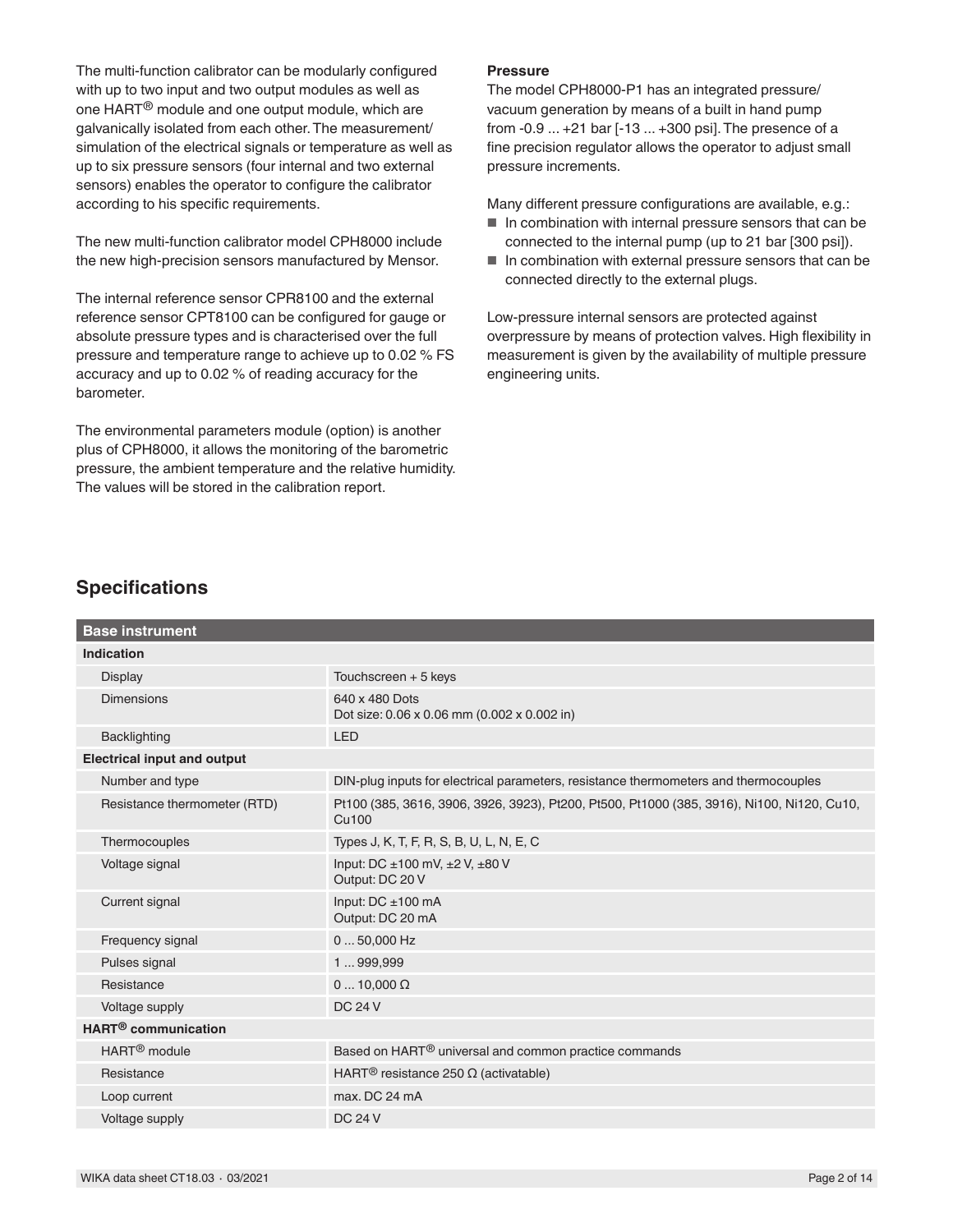| <b>Base instrument</b>         |                                                                                                                                                                                                                                                                                           |  |  |  |  |
|--------------------------------|-------------------------------------------------------------------------------------------------------------------------------------------------------------------------------------------------------------------------------------------------------------------------------------------|--|--|--|--|
| <b>Connections</b>             |                                                                                                                                                                                                                                                                                           |  |  |  |  |
| Pressure connection            | 1/8 BSP (female)                                                                                                                                                                                                                                                                          |  |  |  |  |
| Overpressure safety            | 2 x pressure range; static pressure < 3.5 bar [< 50 psi]                                                                                                                                                                                                                                  |  |  |  |  |
| Wetted parts                   | Ranges ≤ 0.350 bar [≤ 5 psi] - Silicon, 316 SS, glass-filled resins, epoxy<br>Ranges > 0.350  100 bar [> 5  1,500 psi] - 316 SS<br>Ranges > 100 bar [> 1,500 psi] - 316 SS, fluorocarbon rubber                                                                                           |  |  |  |  |
| Permissible media              | Ranges $\leq 0.350$ bar [ $\leq 5$ psi] - clean, dry, non-corrosive gases<br>Ranges $> 0.350$ bar $\lceil$ > 5 psi] - media compatible with the listed wetted parts                                                                                                                       |  |  |  |  |
| Compensated temperature range  | $-10+50$ °C [14  122 °F]                                                                                                                                                                                                                                                                  |  |  |  |  |
| <b>Measuring rate</b>          | 10 values/second, (not adjustable)                                                                                                                                                                                                                                                        |  |  |  |  |
| <b>Units</b>                   | bar, mbar, psi, psf, Pa, hPa, kPa, MPa, torr, atm, kg/cm <sup>2</sup> , kg/m <sup>2</sup> , mmHg (0 °C), cmHg (0 °C),<br>mHg (0 °C), inHg (0 °C), mmH <sub>2</sub> O (4 °C), cmH <sub>2</sub> O (4 °C), mH <sub>2</sub> O (4 °C), inH <sub>2</sub> O (4 °C),<br>ftH <sub>2</sub> O (4 °C) |  |  |  |  |
| <b>Voltage supply</b>          |                                                                                                                                                                                                                                                                                           |  |  |  |  |
| Operating voltage              | AC 100  240 V, 50/60 Hz                                                                                                                                                                                                                                                                   |  |  |  |  |
| <b>Battery type</b>            | Rechargeable battery NiMH                                                                                                                                                                                                                                                                 |  |  |  |  |
| Battery life (fully charged)   | 68 hours for typical usage                                                                                                                                                                                                                                                                |  |  |  |  |
| Permissible ambient conditions |                                                                                                                                                                                                                                                                                           |  |  |  |  |
| Operating temperature          | $-10+50$ °C [14  122 °F]                                                                                                                                                                                                                                                                  |  |  |  |  |
| Storage temperature            | $-30+80 °C$ [ $-22+176 °F$ ]                                                                                                                                                                                                                                                              |  |  |  |  |
| Relative humidity              | Operating humidity: 10  90 % r. h. (non-condensing)<br>Storage humidity: 0  90 % r. h. (non-condensing)                                                                                                                                                                                   |  |  |  |  |

| Case               |                                                                                   |
|--------------------|-----------------------------------------------------------------------------------|
| <b>Material</b>    | Front panel aluminium                                                             |
| Ingress protection | IP54                                                                              |
| <b>Dimensions</b>  | 330 x 270 x 170 mm [13 x 10.6 x 7 in]                                             |
| Weight             | approx. 3 kg [6 lbs 6 oz] (ET version)<br>approx. 6 kg [13 lbs 2 oz] (P1 version) |

| Safety-related characteristic values |                                                 |
|--------------------------------------|-------------------------------------------------|
| <b>ATEX directive</b>                | II 2G Ex ib IIC T4 Gb - $T_{amb}$ : -10  +50 °C |
| <b>Connection values</b>             |                                                 |
| Max. voltage                         | $U_0 = 29.7 V$                                  |
| Max. current                         | $I_0 = 31 \text{ mA}$                           |
| Max. power                           | $P_0 = 0.92 W$                                  |
| Max. effective internal capacitance  | $C_0 = 69$ nF                                   |
| Max, effective internal inductance   | $L_0 = 30$ mH                                   |
| Power supply circuit                 |                                                 |
| Max. voltage                         | $U_i = 30 V$                                    |
| Max. current                         | $I_i = 100 \text{ mA}$                          |
| Max. power                           | $P_i = 0.75 W$                                  |
| Max. effective internal capacitance  | $C_i$ = negligible                              |
| Max, effective internal inductance   | $L_i$ = negligible                              |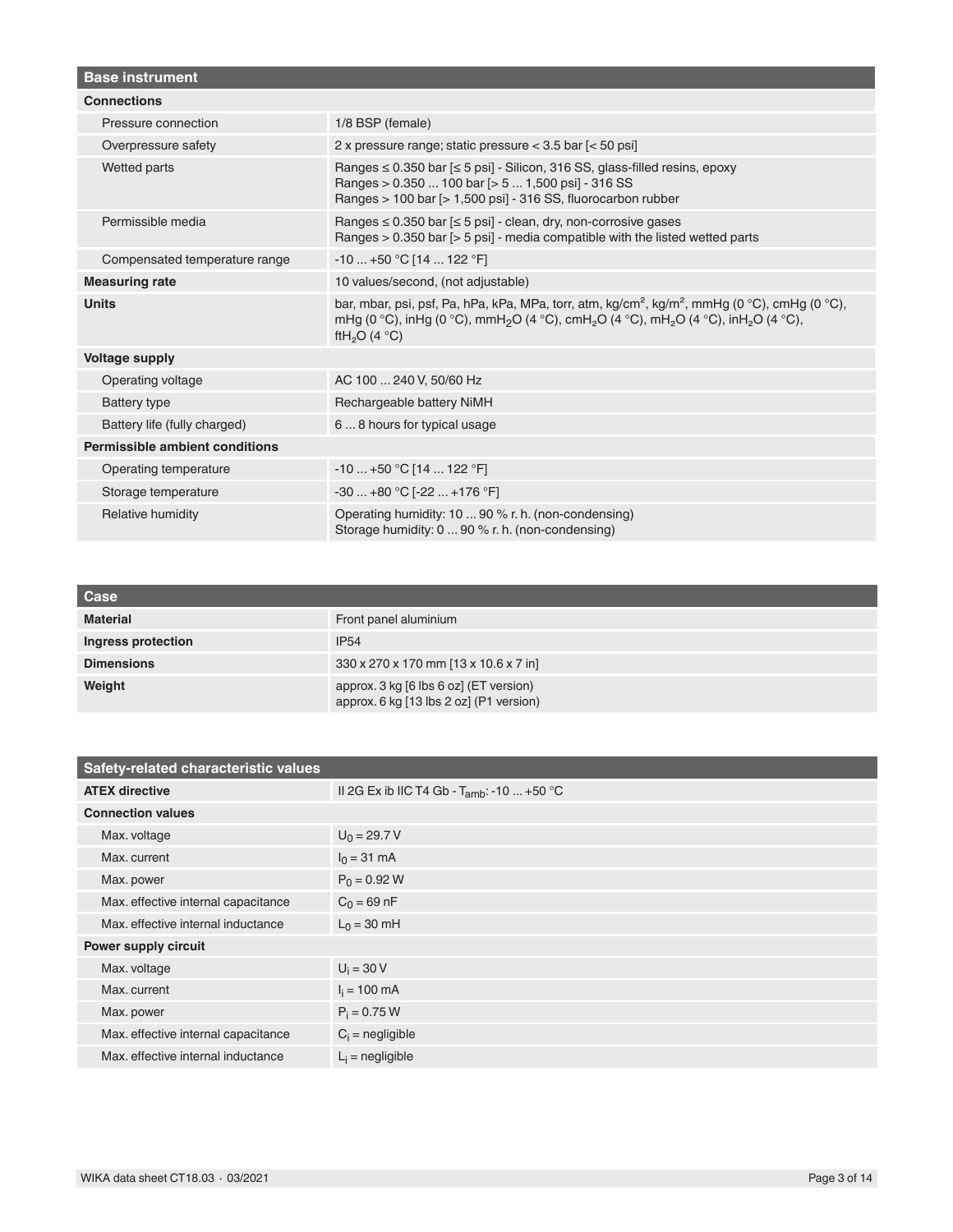# **Approvals**

### **Approvals included in the scope of delivery**

| Logo    | Description                                                                                                       | <b>Country</b> |
|---------|-------------------------------------------------------------------------------------------------------------------|----------------|
| $C \in$ | <b>EU declaration of conformity</b>                                                                               | European Union |
|         | <b>EMC</b> directive<br>EN 61326 emission (group 1, class B) and immunity (portable test and measuring equipment) |                |
|         | <b>RoHS</b> directive                                                                                             |                |

### **Optional approvals**

| Logo              | <b>Description</b>                                                                           | <b>Country</b>                 |
|-------------------|----------------------------------------------------------------------------------------------|--------------------------------|
| $\bigotimes$      | <b>ATEX directive</b><br>Hazardous areas<br>II 2G Ex ib IIC T4 Gb - Tamb: -10 $\dots$ +50 °C | European Union                 |
| <b>IEC IECEX</b>  | <b>IECEX</b><br>Hazardous areas<br>Ex ib IIC T4 Gb - Tamb: -10 $\dots$ +50 °C                | International                  |
| EAD               | <b>EAC</b><br>$\blacksquare$ Electromagnetic compatibility<br>Low voltage directive          | Eurasian Economic<br>Community |
| $\textcircled{1}$ | <b>DNOP-MakNII</b><br>Hazardous areas                                                        | Ukraine                        |
|                   | <b>BelGIM</b><br>Metrology, measurement technology                                           | <b>Belarus</b>                 |
|                   | <b>MTSCHS</b><br>Permission for commissioning                                                | Kazakhstan                     |

# **Certificates**

| Certificate                        |                                                                                      |
|------------------------------------|--------------------------------------------------------------------------------------|
| <b>Calibration</b>                 | ■ 3.1 calibration certificate per DIN EN 10204<br>■ ACCREDIA calibration certificate |
| Recommended recalibration interval | 1 year (dependent on conditions of use)                                              |

Approvals and certificates, see website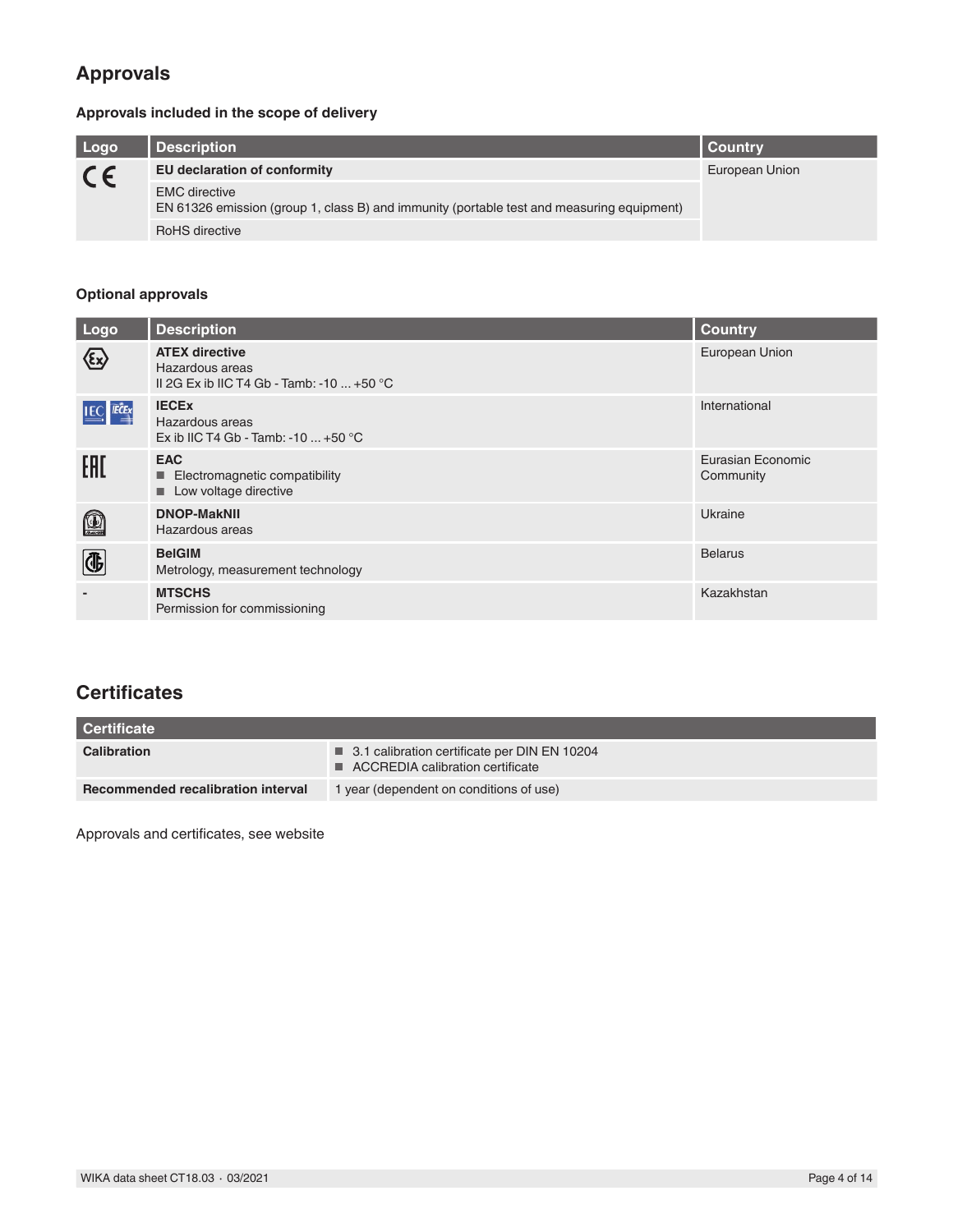### **Pressure module**

### **Internal sensors**

**(further pressure ranges available on request)**

■ One year specifications

■ Pneumatic connection: depending on the model

| <b>Measuring range</b>    |                                           | Precision 1)<br>$(%$ (% FS) | Accuracy 2) 3)<br>$(%$ (% FS) | <b>Resolution</b> |                                     |
|---------------------------|-------------------------------------------|-----------------------------|-------------------------------|-------------------|-------------------------------------|
| <b>Gauge pressure</b>     |                                           |                             |                               |                   |                                     |
| $-25 + 25$ mbar 4)        | [-10  +10 in H <sub>2</sub> O (4 °C)]     | 0.015                       | 0.025                         | 0.001 mbar        | $[0.00001$ psi]                     |
| $-100+100$ mbar           | $[-40+40$ in H <sub>2</sub> O (4 °C)]     | 0.015                       | 0.025                         | 0.001 mbar        | $[0.00001$ psil                     |
| -250  +250 mbar           | [-100  +100 in H <sub>2</sub> O (4 °C)]   | 0.015                       | 0.025                         | 0.001 mbar        | $[0.00001$ psi]                     |
| $-400+400$ mbar           | [-150  +150 in H <sub>2</sub> O (4 °C)]   | 0.015                       | 0.025                         | 0.001 mbar        | $[0.00001$ psi]                     |
| $-600+600$ mbar           | $[-8  +8 ps]$                             | 0.015                       | 0.025                         | 0.001 mbar        | $[0.00001$ psi]                     |
| $-900+1,500$ mbar         | $[-14.5  20$ psi]                         | 0.015                       | 0.025                         | $0.01$ mbar       | $[0.0001$ psi]                      |
| $-17$ bar                 | $[-14.5 \dots 100 \text{psi}]$            | 0.015                       | 0.025                         | $0.01$ mbar       | $[0.0001$ psi]                      |
| $-1$ 10 bar               | $[-14.5 \dots 150 \text{psi}]$            | 0.015                       | 0.025                         | $0.1$ mbar        | $[0.001$ psi]                       |
| $-1$ 21 bar               | $[-14.5300$ psi                           | 0.015                       | 0.025                         | $0.1$ mbar        | $[0.001$ psi]                       |
| $-1$ 40 bar <sup>4)</sup> | $[-14.5500$ psi <sup>14)</sup>            | 0.015 <sup>4</sup>          | $0.025$ <sup>4)</sup>         | 0.1 mbar $4$ )    | $[0.001 \text{ psi}]$ <sup>4)</sup> |
| 0  60 bar $^{4)}$         | $[0 \dots 900 \text{ psi}]$ <sup>4)</sup> | 0.015 <sup>4</sup>          | 0.025 <sup>4</sup>            | 0.1 mbar $4$ )    | $[0.001 \text{ psi}]$ <sup>4)</sup> |
| $0100$ bar <sup>4)</sup>  | $[01,500$ psi <sup>4</sup> )              | 0.0154                      | 0.0254                        | 1 mbar $4$ )      | $[0.015 \text{ psi}]$ <sup>4)</sup> |
| <b>Absolute pressure</b>  |                                           |                             |                               |                   |                                     |
| 552  1.172 mbar abs.      | [8  17 psi abs.]                          | 0.015                       | 0.025                         | $0.01$ mbar       | $[0.0001$ psi]                      |
| 0  1,500 mbar abs.        | $[020$ psi abs.]                          | 0.015                       | 0.025                         | $0.01$ mbar       | $[0.0001$ psi]                      |
| 0  2,500 mbar abs.        | $[030$ psi abs.]                          | 0.015                       | 0.025                         | $0.01$ mbar       | $[0.0001$ psi]                      |
| $07$ bar abs.             | [0  100 psi abs.]                         | 0.015                       | 0.025                         | $0.1$ mbar        | $[0.0001$ psi]                      |
| 0  11 bar abs.            | $[0165$ psi abs.]                         | 0.015                       | 0.025                         | $0.1$ mbar        | $[0.001$ psi]                       |
| 0  21 bar abs.            | $[0355$ psi abs.]                         | 0.015                       | 0.025                         | $0.1$ mbar        | $[0.001$ psi]                       |
| $081$ bar abs. 4)         | $[01,015$ psi abs.] 4)                    | 0.0154                      | 0.0254                        | 1 mbar $4$ )      | $[0.015 \text{ psi}]$ <sup>4)</sup> |
| 0  100 bar abs. $4)$      | $[01,515$ psi abs.] 4)                    | 0.0154                      | 0.0254                        | 1 mbar $4$ )      | $[0.015 \text{ psi}]$ <sup>4)</sup> |

1) In general, "Precision" includes non-linearity, hysteresis and non-repeatability. 2) Premium accuracy 0.02 % FS available for some ranges on request.

lt is defined by the total measurement uncertainty, which is expressed with the coverage factor (k = 2) and includes the following factors: the intrinsic performance of the instrument, the reference instrument, long-term s

zero point correction. 4) Only for model CPH8000-ET.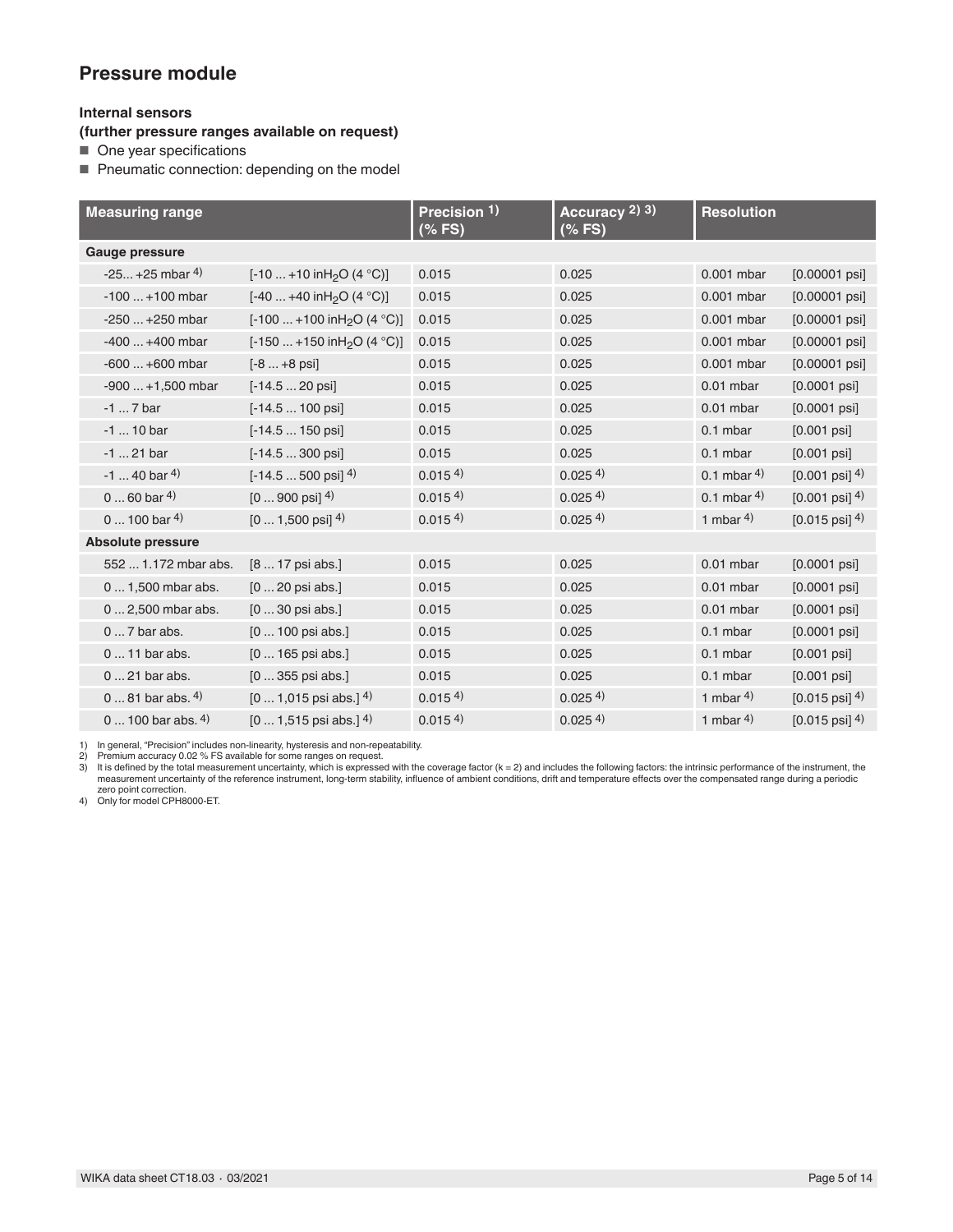#### **External sensors**

#### **(further pressure ranges available on request)**

■ One year specifications

■ Pneumatic connection: 1/2" BSP male, others available on request with adapters

| <b>Measuring range</b>   |                                         | Precision 1)<br>$(%$ (% FS) | Accuracy 2) 3)<br>$(*$ FS) | <b>Resolution</b> |                          |
|--------------------------|-----------------------------------------|-----------------------------|----------------------------|-------------------|--------------------------|
| <b>Gauge pressure</b>    |                                         |                             |                            |                   |                          |
| $-25+25$ mbar            | [-10  +10 in H <sub>2</sub> O (4 °C)]   | 0.015                       | 0.025                      | 0.001 mbar        | $[0.00001$ psi]          |
| $-100+100$ mbar          | [-40  +40 in H <sub>2</sub> O (4 °C)]   | 0.015                       | 0.025                      | 0.001 mbar        | $[0.00001$ psi]          |
| $-250+250$ mbar          | [-100  +100 in H <sub>2</sub> O (4 °C)] | 0.015                       | 0.025                      | $0.001$ mbar      | $[0.00001$ psi]          |
| $-400+400$ mbar          | [-150  +150 in H <sub>2</sub> O (4 °C)] | 0.015                       | 0.025                      | 0.001 mbar        | $[0.00001$ psi]          |
| $-600+600$ mbar          | $[-8  +8$ psi                           | 0.015                       | 0.025                      | 0.001 mbar        | $[0.00001$ psi]          |
| $-900+1,500$ mbar        | $[-14.520$ psi                          | 0.015                       | 0.025                      | $0.01$ mbar       | $[0.0001$ psi]           |
| $-17$ bar                | $[-14.5 \dots 100 \text{ psi}]$         | 0.015                       | 0.025                      | $0.1$ mbar        | $[0.001$ psi]            |
| $-1$ 10 bar              | $[-14.5150$ psi                         | 0.015                       | 0.025                      | $0.1$ mbar        | $[0.001$ psi]            |
| $-1$ 21 bar              | $[-14.5300$ psil                        | 0.015                       | 0.025                      | $0.1$ mbar        | $[0.001$ psi]            |
| $-1$ 40 bar              | $[-14.5500$ psi                         | 0.015                       | 0.025                      | 1 mbar            | $[0.015 \,\mathrm{psi}]$ |
| $060$ bar                | $[0900$ psi]                            | 0.015                       | 0.025                      | 1 mbar            | $[0.015 \,\mathrm{psi}]$ |
| 0  100 bar               | $[01,500$ psi]                          | 0.015                       | 0.025                      | 1 mbar            | $[0.015 \,\mathrm{psi}]$ |
| $0250$ bar               | $[03,000$ psi                           | 0.015                       | 0.025                      | 1 mbar            | $[0.015 \,\mathrm{psi}]$ |
| 0  400 bar               | $[05,000$ psi]                          | 0.015                       | 0.025                      | 1 mbar            | $[0.015 \,\mathrm{psi}]$ |
| 0  700 bar               | $[0 \dots 10,000$ psi                   | 0.015                       | 0.025                      | 1 mbar            | $[0.015$ psi]            |
| <b>Absolute pressure</b> |                                         |                             |                            |                   |                          |
| 552  1.172 mbar abs.     | [8  17 psi abs.]                        | 0.015                       | 0.025                      | $0.01$ mbar       | $[0.0001$ psi]           |
| 0  1,500 mbar abs.       | $[020$ psi abs.]                        | 0.015                       | 0.025                      | $0.01$ mbar       | $[0.0001$ psi]           |
| 0  2,500 mbar abs.       | $[030$ psi abs.]                        | 0.015                       | 0.025                      | $0.01$ mbar       | $[0.0001$ psi]           |
| $07$ bar abs.            | $[0100$ psi abs.]                       | 0.015                       | 0.025                      | $0.1$ mbar        | $[0.001$ psi]            |
| 0  11 bar abs.           | $[0165$ psi abs.]                       | 0.015                       | 0.025                      | 0.1 mbar          | $[0.001$ psi]            |
| 0  21 bar abs.           | $[0355$ psi abs.]                       | 0.015                       | 0.025                      | 0.1 mbar          | $[0.001 \,\mathrm{psi}]$ |
| 0  81 bar abs.           | $[01,015$ psi abs.]                     | 0.015                       | 0.025                      | 1 mbar            | $[0.015 \,\mathrm{psi}]$ |
| 0  100 bar abs.          | $[01,515$ psi abs.]                     | 0.015                       | 0.025                      | 1 mbar            | $[0.015 \,\mathrm{psi}]$ |

1) In general, "Precision" includes non-linearity, hysteresis and non-repeatability.<br>2) Premium accuracy 0.02 % FS available for some ranges on request.<br>3) It is defined by the total measurement uncertainty, which is expre zero point correction.

### **Electrical input signal**

| <b>Electrical signal</b> | <b>Measuring range</b>  | <b>Full scale</b> | <b>Precision</b><br>% of rdg $\pm$ % FS | <b>Accuracy</b><br>% of rdg $\pm$ % FS | Max.<br>resolution  |
|--------------------------|-------------------------|-------------------|-----------------------------------------|----------------------------------------|---------------------|
| DC voltage $(1)$ 2)      | $±100$ mV <sup>3)</sup> | $100 \text{ mV}$  | 0.008 $\%$ ±0.002 $\%$ FS               | 0.01 % $\pm$ 0.003 % FS                | $0.0001$ mV         |
|                          | $\pm 2 \text{ V }^{3)}$ | 2V                | 0.008 $\%$ ±0.002 $\%$ FS               | 0.01 % $\pm$ 0.003 % FS                | 0.000001 V          |
|                          | $+80V4$                 | 80 V              | 0.008 $\%$ ±0.002 $\%$ FS               | 0.01 % $\pm$ 0.003 % FS                | 0.00001 V           |
| DC current $(1)$ 5)      | $±100$ mA               | $100 \text{ mA}$  | 0.008 $% \pm 0.003$ % FS                | 0.01 % $\pm$ 0.003 % FS                | $0.0001 \text{ mA}$ |
| Resistance $1)$ 6)       | $0 \dots 400 \Omega$    | $400 \Omega$      | 0.008 $% \pm 0.002$ % FS                | 0.01 % $\pm$ 0.003 % FS                | $0.001$ $\Omega$    |
|                          | $010.000 \Omega$        | $10.000 \Omega$   | 0.008 $\%$ ±0.002 $\%$ FS               | 0.01 % $\pm$ 0.003 % FS                | $0.01$ $\Omega$     |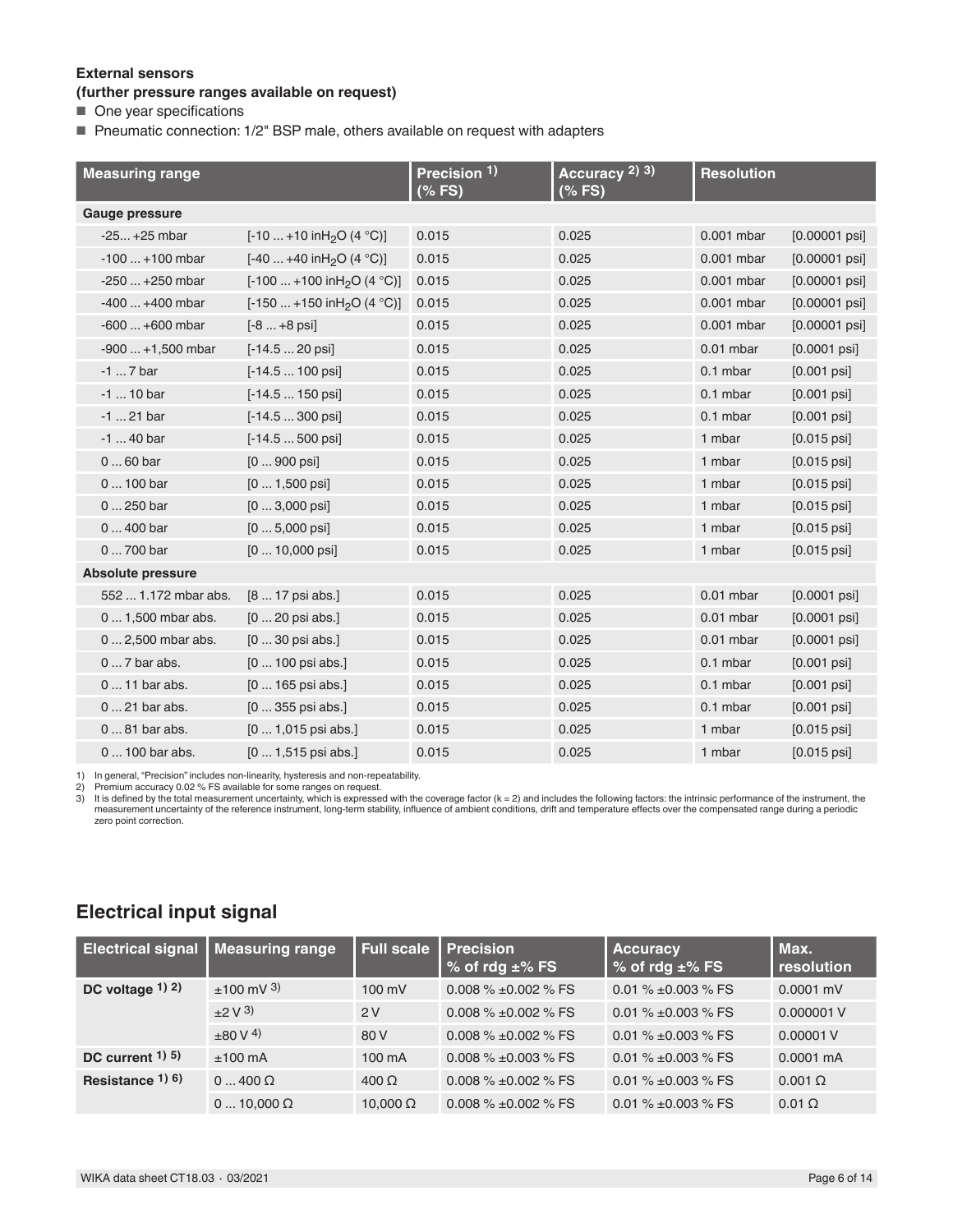|               | <b>Electrical signal Measuring range</b> | <b>Full scale   Precision</b> | % of rdg $\pm$ % FS | <b>Accuracy</b><br>% of rdg $\pm$ % FS | Max.<br>resolution |
|---------------|------------------------------------------|-------------------------------|---------------------|----------------------------------------|--------------------|
| Frequency 7)  | $0.510,000$ Hz $^{8)}$                   | 50,000 Hz                     | $0.01$ Hz           | $0.01$ Hz                              | $0.001$ Hz         |
|               | 10,000  20,000 Hz $^{8)}$                | 50,000 Hz                     | $0.1$ Hz            | $0.1$ Hz                               | $0.001$ Hz         |
|               | $20,00030,000$ Hz $9)$                   | 50,000 Hz                     | 1 Hz                | 1 Hz                                   | $0.001$ Hz         |
|               | $30,00050,000$ Hz $9)$                   | 50,000 Hz                     | $20$ Hz             | 20 Hz                                  | $0.001$ Hz         |
| Pulses $10$ ) | 1999,999                                 | 999.999                       | N/A                 | N/A                                    |                    |

1) One year specifications with temperature effect:

0.001 % of reading \* It – tcl for t: -10 °C  $\leq$  t  $\leq$  19 °C and 23 °C  $\leq$  t  $\leq$  50 °C and t<sub>c</sub> = 20 °C 14 °F ≤ t ≤ 66.2 °F and 73.4 °F ≤ t ≤ 122 °F and t<sub>c</sub> = 68 °F

2) Maximum input voltage:  $DC \pm 100 \text{ V}$ <br>3) Input resistance:  $> 100 \text{ M}\Omega$ 

3) Input resistance: > 100 MΩ 4) Input resistance: 0.5 MΩ

5) Maximum input current:  $\pm$ 120 mA; Input resistance: < 20  $\Omega$ 

6) Measuring current:  $< 200 \mu A$ 

7) Maximum input voltage: ±100 V; Input resistance: > 100 MΩ Minimum amplitude of square wave: 1.5 V p-p @ 50 kHz, 0.7 V p-p @ 5 Hz Configurable duty cycle from 10 % up to 90 % with minimum amplitude of 5 V p-p

8) For both frequency inputs simultaneously (IN A + IN B)

9) For only one frequency input (IN A or IN B) in the same time 10) Amplitude: 1 ... 80 V, frequency: 0.5 ... 20 Hz

# **Electrical output signal**

| <b>Electrical signal</b> | <b>Measuring range</b> | <b>Full scale</b> | <b>Precision</b><br>% of rdg $\pm$ % FS | <b>Accuracy</b><br>% of rdg $\pm$ % FS | Max.<br>resolution  |
|--------------------------|------------------------|-------------------|-----------------------------------------|----------------------------------------|---------------------|
| DC voltage $1$ )         | $0100$ mV $2)$         | $100 \text{ mV}$  | 0.01 $% \pm 0.003$ % FS                 | $0.015\% \pm 0.003\%$ FS               | $0.0001$ mV         |
|                          | $0.2 \text{V}$ 3)      | 2V                | $0.01\% \pm 0.003\%$ FS                 | $0.015\% \pm 0.003\%$ FS               | 0.000001 V          |
|                          | $0 \dots 20 V(3)$      | 20V               | $0.015\% \pm 0.003\%$ FS                | $0.02\% \pm 0.003\%$ FS                | 0.00001V            |
| DC current $4$ )         | $0 \dots 20$ mA $5$ )  | $20 \text{ mA}$   | 0.02 % $\pm$ 0.003 % FS                 | $0.025 \% \pm 0.003 \%$ FS             | $0.0001 \text{ mA}$ |
| Resistance 4)            | $0 \dots 400 \Omega$   | $400\Omega$       | 0.008 $\%$ ±0.003 $\%$ FS               | $0.01\% \pm 0.003\%$ FS                | $0.001$ $\Omega$    |
|                          | $010,000 \Omega$       | 10.000 $\Omega$   | 0.008 $\%$ ±0.002 $\%$ FS               | 0.01 % $\pm$ 0.002 % FS                | $0.01$ $\Omega$     |
| <b>Frequency</b>         | $0.520,000$ Hz         | 20,000 Hz         | $0.1$ Hz                                | $0.1$ Hz                               | $0.001$ Hz          |
| Pulses $6$ )             | 1999,999               | 999,999           | N/A                                     | N/A                                    |                     |

1) One year specifications with temperature effect:

0.001 % output \* It – tcl for t: -10 °C ≤ t ≤ 19 °C and 23 °C ≤ t ≤ 50 °C and t<sub>c</sub> = 20 °C<br>Tar ≤ t ≤ 66.2 °F and 73.4 °F ≤ t ≤ 122 °F and t<sub>c</sub> = 68 °F ⇒ t ≤ 122 °F and t<sub>c</sub> = 68 °F ⇒ t ≤ 122 °F and t

2) Output resistance =  $10 \Omega$  - Rlmin > 1 k $\Omega$ <br>3) Output resistance <  $30 \text{ m}\Omega$  - Rlmin > 1 k $\Omega$ 

Output resistance  $<$  30 m $\Omega$  - Rlmin  $>$  1 k $\Omega$ 

4) One year specifications with temperature effect: 0.002 % output \* It – tcl for t: -10 °C ≤ t ≤ 19 °C and 23 °C ≤ t ≤ 50 °C and t<sub>c</sub> = 20 °C<br>14 °F ≤ t ≤ 66.2 °F and 73.4 °F ≤ t ≤ 122 °F and t<sub>c</sub> = 68 °F

5) Output resistance > 100 M $\Omega$  - Rlmax < 750  $\Omega$ 

6) Amplitude: 0.1 ... 15 Vrms, frequency: 0.5 ... 200 Hz

#### **HART® module:**

- For communication with  $HART<sup>®</sup>$  instruments
- Supports a selected set of  $HART<sup>®</sup>$  universal and common practice commands
- Read basic device information and trim the mA output on most HART® enabled transmitters
- No necessity to use DDL specific libraries
- Integrated 250  $Ω$  resistance
- Integrated 24 V voltage supply

#### **HART® communication:**

The calibrator offers an optional HART**®** module with following commands:

- Read unique identifier
- Read current and percentage of range
- Read current and four (predefined) dynamic variables
- Read tag (TAG), descriptor (DD), date
- Read PV sensor information
- Read output information
- Write tag (TAG), descriptor (DD), date
- Enable/disable fixed current mode
- Trim DAC zero
- Trim DAC gain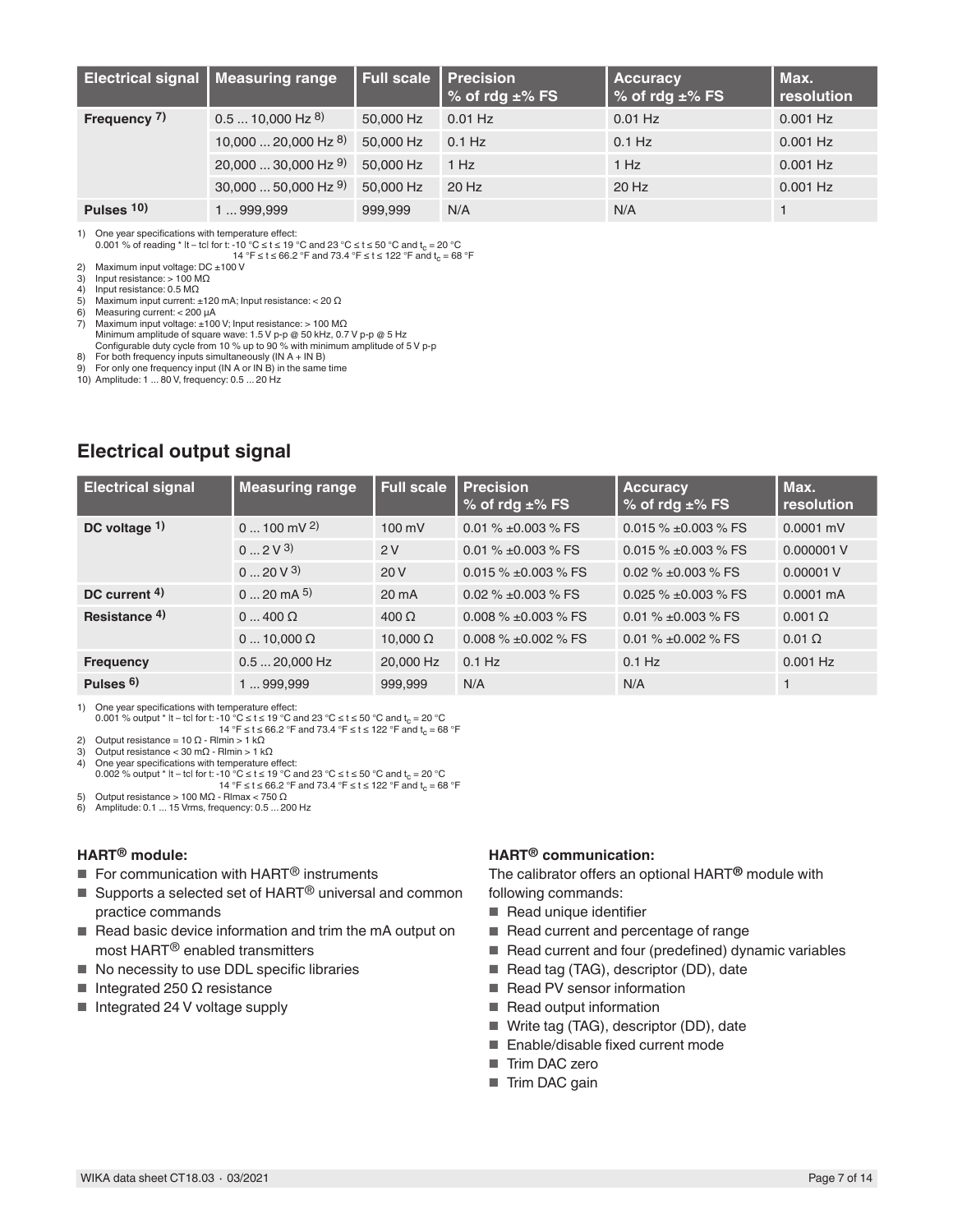### **Resistance thermometer measurement**

- One year specifications
- Temperature effect see "Electrical input signal/Resistance"
- Measuring current: < 200 µA

■ Specification for 4-wire measurements with  $I<sub>meas.</sub> < 0.2$  mA

| <b>Output signals</b>       | <b>Measuring range</b>               |                | <b>Precision</b> |           | <b>Accuracy</b>            |           | <b>Resolution</b>   |
|-----------------------------|--------------------------------------|----------------|------------------|-----------|----------------------------|-----------|---------------------|
| Pt100 (385) <sup>1)</sup>   | $-2000$ °C                           | $[-328+32 °F]$ | 0.05 °C          | [0.09 °F] | 0.06 °C                    | [0.11 °F] | $0.01 °C$ [0.02 °F] |
|                             | 0300 °C                              | [32572 °F]     | 0.07 °C          | [0.13 °F] | $0.09\ ^{\circ}\textrm{C}$ | [0.16 °F] |                     |
|                             | 300  850 °C                          | [5721,562 °F]  | 0.15 °C          | [0.27 °F] | 0.17 °C                    | [0.31 °F] |                     |
| Pt100 (3916) <sup>2)</sup>  | $-2000$ °C                           | $[-328+32 °F]$ | 0.05 °C          | [0.09 °F] | 0.06 °C                    | [0.11 °F] | 0.01 °C [0.02 °F]   |
|                             | 0300 °C                              | [32572 °F]     | 0.07 °C          | [0.13 °F] | $0.09\ ^{\circ}\textrm{C}$ | [0.16 °F] |                     |
|                             | 300  850 °C                          | [5721,562 °F]  | 0.15 °C          | [0.27 °F] | 0.17 °C                    | [0.31 °F] |                     |
| Pt100 (3902) 3)             | -200 $\ldots$ 0 $^{\circ} \text{C}$  | $[-328+32 °F]$ | 0.05 °C          | [0.09 °F] | 0.06 °C                    | [0.11 °F] | 0.01 °C [0.02 °F]   |
|                             | 0300 °C                              | [32572 °F]     | 0.07 °C          | [0.13 °F] | 0.09 °C                    | [0.16 °F] |                     |
|                             | 300  850 °C                          | [5721,562 °F]  | 0.15 °C          | [0.27 °F] | 0.17 °C                    | [0.31 °F] |                     |
| Pt100 (3926) 4)             | $-2000$ °C                           | $[-328+32 °F]$ | 0.05 °C          | [0.09 °F] | 0.06 °C                    | [0.11 °F] | 0.01 °C [0.02 °F]   |
|                             | $0300$ °C                            | [32572 °F]     | 0.07 °C          | [0.13 °F] | 0.09 °C                    | [0.16 °F] |                     |
|                             | 300  850 °C                          | [5721,562 °F]  | 0.15 °C          | [0.27 °F] | 0.17 °C                    | [0.31 °F] |                     |
| Pt100 (3923) 5)             | $-2000$ °C                           | $[-328+32 °F]$ | 0.05 °C          | [0.09 °F] | 0.06 °C                    | [0.11 °F] | $0.01 °C$ [0.02 °F] |
|                             | $0300$ °C                            | [32572 °F]     | 0.07 °C          | [0.13 °F] | 0.09 °C                    | [0.16 °F] |                     |
|                             | 300  850 °C                          | [5721.562 °F]  | 0.15 °C          | [0.27 °F] | 0.17 °C                    | [0.31 °F] |                     |
| Pt200 $(385)$ <sup>1)</sup> | $-2000$ °C                           | $[-328+32 °F]$ | 0.05 °C          | [0.09 °F] | 0.06 °C                    | [0.11 °F] | 0.01 °C [0.02 °F]   |
|                             | $0300$ $^{\circ}$ C                  | [32572 °F]     | 0.09 °C          | [0.16 °F] | 0.1 °C                     | [0.18 °F] |                     |
|                             | 300  850 °C                          | [5721,562 °F]  | 0.18 °C          | [0.32 °F] | 0.21 °C                    | [0.38 °F] |                     |
| Pt500 (385) <sup>1)</sup>   | $-2000$ °C                           | $[-328+32 °F]$ | 0.05 °C          | [0.09 °F] | 0.06 °C                    | [0.11 °F] | $0.01 °C$ [0.02 °F] |
|                             | 0300 °C                              | [32572 °F]     | 0.09 °C          | [0.16 °F] | 0.1 °C                     | [0.18 °F] |                     |
|                             | 300  850 °C                          | [5721,562 °F]  | 0.18 °C          | [0.32 °F] | 0.21 °C                    | [0.38 °F] |                     |
| Pt1000 (385) 1)             | -200 $\ldots$ 0 $^{\circ} \text{C}$  | $[-328+32 °F]$ | 0.05 °C          | [0.09 °F] | 0.06 °C                    | [0.11 °F] | 0.01 °C [0.02 °F]   |
|                             | $0300$ °C                            | [32572 °F]     | 0.09 °C          | [0.16 °F] | 0.1 °C                     | [0.18 °F] |                     |
|                             | 300  850 °C                          | [5721,562 °F]  | 0.18 °C          | [0.32 °F] | 0.21 °C                    | [0.38 °F] |                     |
| Pt1000 (3916) 2)            | $-2000$ °C                           | $[-328+32 °F]$ | 0.05 °C          | [0.09 °F] | 0.06 °C                    | [0.11 °F] | $0.01 °C$ [0.02 °F] |
|                             | $0300$ °C                            | [32572 °F]     | 0.09 °C          | [0.16 °F] | 0.1 °C                     | [0.18 °F] |                     |
|                             | 300  850 °C                          | [5721,562 °F]  | 0.18 °C          | [0.32 °F] | 0.21 °C                    | [0.38 °F] |                     |
| Cu10 $(42)$ <sup>6)</sup>   | $-700$ °C                            | $[-94+32 °F]$  | 0.23 °C          | [0.41 °F] | 0.28 °C                    | [0.5 °F]  | $0.1 °C$ [0.18 °F]  |
|                             | 040 °C                               | [32104 °F]     | 0.24 °C          | [0.43 °F] | 0.29 °C                    | [0.52 °F] |                     |
|                             | 40  150 °C                           | [104302 °F]    | 0.27 °C          | [0.49 °F] | 0.3 °C                     | [0.54 °F] |                     |
| Cu <sub>100</sub> $7)$      | $-1800$ °C                           | $[-295+32 °F]$ | 0.06 °C          | [0.11 °F] | 0.07 °C                    | [0.13 °F] | $0.01 °C$ [0.02 °F] |
|                             | 080 °C                               | [32176 °F]     | 0.07 °C          | [0.13 °F] | 0.08 °C                    | [0.14 °F] |                     |
|                             | 80  150 °C                           | [176302 °F]    | 0.08 °C          | [0.14 °F] | 0.09 °C                    | [0.16 °F] |                     |
| Ni100 (617) 8)              | -60 $\ldots$ 0 $^{\circ} \mathrm{C}$ | $[-7632 °F]$   | 0.04 °C          | [0.07 °F] | 0.05 °C                    | [0.09 °F] | 0.01 °C [0.02 °F]   |
|                             | 0100 °C                              | [32212 °F]     | 0.05 °C          | [0.09 °F] | 0.06 °C                    | [0.11 °F] |                     |
|                             | 100  180 °C                          | [212356 °F]    |                  |           |                            |           |                     |
| Ni120 (672) 9)              | 0100 °C                              | [32212 °F]     | 0.04 °C          | [0.07 °F) | 0.05 °C                    | [0.09 °F] | 0.01 °C [0.02 °F]   |
|                             | 100  150 °C                          | [212302 °F]    | 0.05 °C          | [0.09 °F] |                            |           |                     |
|                             |                                      |                |                  |           |                            |           |                     |

WIKA data sheet CT18.03 ⋅ 03/2021 Page 8 of 14

1) IEC 751 ( $\alpha$  = 0.00385 °C<sup>-1</sup>)<br>
2) JIS C1604 ( $\alpha$  = 0.003916 °C<sup>-1</sup>)<br>
3) U.S. Standard ( $\alpha$  = 0.003902 °C<sup>-1</sup>)<br>
4) Old U.S. Standard ( $\alpha$  = 0.003926 °C<sup>-1</sup>)<br>
5) SAMA ( $\alpha$  = 0.003923 °C<sup>-1</sup>)<br>
6)  $\alpha$  = 0.0042 °C<sup>-1</sup>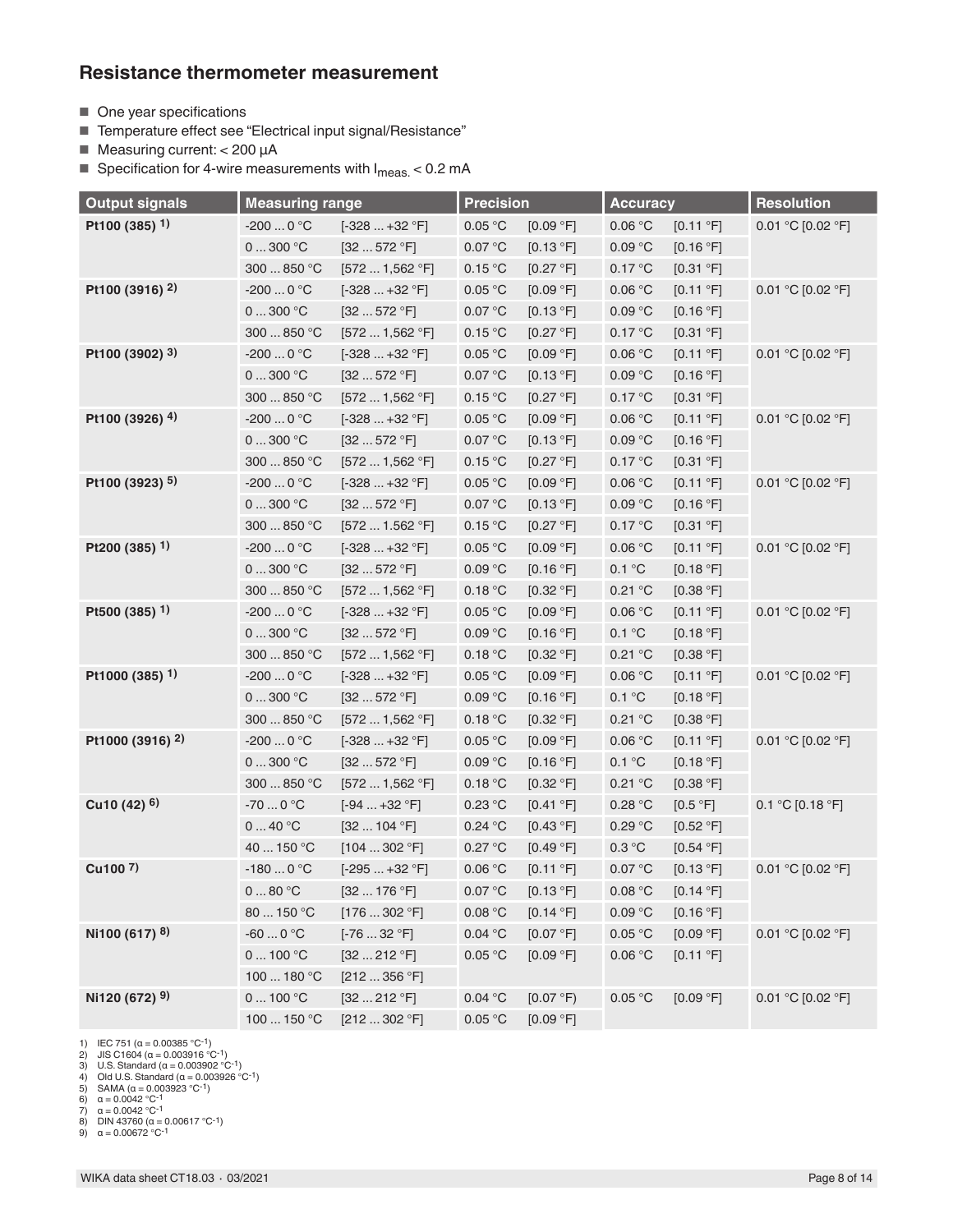### **Resistance thermometer simulation**

- One year specifications
- Temperature effect see "Electrical output signal/Resistance"

| <b>Output signals</b>       | <b>Measuring range</b> |                     | <b>Precision</b>           |           | <b>Accuracy</b> |           | <b>Resolution</b>   |  |
|-----------------------------|------------------------|---------------------|----------------------------|-----------|-----------------|-----------|---------------------|--|
| Pt100 (385) <sup>1)</sup>   | $-2000$ °C             | $[-328+32 °F]$      | 0.05 °C                    | [0.09 °F] | 0.06 °C         | [0.11 °F] | $0.01 °C$ [0.02 °F] |  |
|                             | $0 \dots 300$ °C       | [32572 °F]          | 0.07 °C                    | [0.13 °F] | 0.09 °C         | [0.16 °F] |                     |  |
|                             | 300  850 °C            | [5721,562 °F]       | 0.15 °C                    | [0.27 °F] | 0.17 °C         | [0.31 °F] |                     |  |
| Pt100 (3916) <sup>2)</sup>  | $-2000$ °C             | $[-328+32 °F]$      | 0.05 °C                    | [0.09 °F] | 0.06 °C         | [0.11 °F] | 0.01 °C [0.02 °F]   |  |
|                             | $0 \dots 300$ °C       | [32572 °F]          | $0.07\,^{\circ}\textrm{C}$ | [0.13 °F] | 0.09 °C         | [0.16 °F] |                     |  |
|                             | 300  850 °C            | [5721,562 °F]       | 0.15 °C                    | [0.27 °F] | 0.17 °C         | [0.31 °F] |                     |  |
| Pt100 (3902) 3)             | $-2000$ °C             | $[-328+32 °F]$      | 0.05 °C                    | [0.09 °F] | 0.06 °C         | [0.11 °F] | 0.01 °C [0.02 °F]   |  |
|                             | $0 \dots 300$ °C       | [32572 °F]          | 0.07 °C                    | [0.13 °F] | 0.09 °C         | [0.16 °F] |                     |  |
|                             | 300  850 °C            | [5721,562 °F]       | 0.15 °C                    | [0.27 °F] | 0.17 °C         | [0.31 °F] |                     |  |
| Pt100 (3926) <sup>4)</sup>  | $-2000$ °C             | $[-328+32 °F]$      | 0.05 °C                    | [0.09 °F] | 0.06 °C         | [0.11 °F] | $0.01 °C$ [0.02 °F] |  |
|                             | $0300$ °C              | [32572 °F]          | $0.07\,^{\circ}\textrm{C}$ | [0.13 °F] | 0.09 °C         | [0.16 °F] |                     |  |
|                             | 300  850 °C            | [5721,562 °F]       | 0.15 °C                    | [0.27 °F] | 0.17 °C         | [0.31 °F] |                     |  |
| Pt100 (3923) 5)             | $-2000$ °C             | $[-328+32 °F]$      | 0.05 °C                    | [0.09 °F] | 0.06 °C         | [0.11 °F] | 0.01 °C [0.02 °F]   |  |
|                             | $0 \dots 300$ °C       | [32572 °F]          | 0.07 °C                    | [0.13 °F] | 0.09 °C         | [0.16 °F] |                     |  |
|                             | 300  850 °C            | [5721.562 °F]       | 0.15 °C                    | [0.27 °F] | 0.17 °C         | [0.31 °F] |                     |  |
| Pt200 (385) 1)              | -200 $\ldots$ 0 °C     | $[-328+32 °F]$      | 0.05 °C                    | [0.09 °F] | 0.06 °C         | [0.11 °F] | $0.01 °C$ [0.02 °F] |  |
|                             | $0 \dots 300$ °C       | [32572 °F]          | $0.09\,^{\circ}\mathrm{C}$ | [0.16 °F] | 0.1 °C          | [0.18 °F] |                     |  |
|                             | 300  850 °C            | [5721,562 °F]       | 0.18 °C                    | [0.32 °F] | 0.21 °C         | [0.38 °F] |                     |  |
| Pt500 (385) 1)              | -200 $\ldots$ 0 °C     | $[-328+32 °F]$      | 0.05 °C                    | [0.09 °F] | 0.06 °C         | [0.11 °F] | 0.01 °C [0.02 °F]   |  |
|                             | $0 \dots 300$ °C       | [32572 °F]          | 0.09 °C                    | [0.16 °F] | 0.1 °C          | [0.18 °F] |                     |  |
|                             | 300  850 °C            | [5721,562 °F]       | 0.18 °C                    | [0.32 °F] | 0.21 °C         | [0.38 °F] |                     |  |
| Pt1000 (385) <sup>1)</sup>  | -200 $\ldots$ 0 °C     | $[-328+32 °F]$      | 0.05 °C                    | [0.09 °F] | 0.06 °C         | [0.11 °F] | $0.01 °C$ [0.02 °F] |  |
|                             | $0300$ °C              | [32572 °F]          | $0.09\,^{\circ}\mathrm{C}$ | [0.16 °F] | 0.1 °C          | [0.18 °F] |                     |  |
|                             | 300  850 °C            | [5721,562 °F]       | 0.18 °C                    | [0.32 °F] | 0.21 °C         | [0.38 °F] |                     |  |
| Pt1000 (3916) <sup>2)</sup> | -200 $\ldots$ 0 °C     | $[-328+32 °F]$      | 0.05 °C                    | [0.09 °F] | 0.06 °C         | [0.11 °F] | 0.01 °C [0.02 °F]   |  |
|                             | $0 \dots 300$ °C       | [32572 °F]          | 0.09 °C                    | [0.16 °F] | 0.1 °C          | [0.18 °F] |                     |  |
|                             | 300  850 °C            | [5721,562 °F]       | 0.18 °C                    | [0.32 °F] | 0.21 °C         | [0.38 °F] |                     |  |
| Cu10 (42) 6)                | $-700$ °C              | $[-94+32 °F]$       | 0.23 °C                    | [0.41 °F] | 0.28 °C         | [0.5 °F]  | 0.1 °C [0.18 °F]    |  |
|                             | 040 °C                 | $[32 \dots 104 °F]$ | 0.24 °C                    | [0.43 °F] | 0.29 °C         | [0.52 °F] |                     |  |
|                             | 40  150 °C             | [104302 °F]         | 0.27 °C                    | [0.49 °F] | 0.3 °C          | [0.54 °F] |                     |  |
| Cu100 <sup>7</sup>          | $-1800$ °C             | $[-295+32 °F]$      | 0.06 °C                    | [0.11 °F] | 0.07 °C         | [0.13 °F] | 0.01 °C [0.02 °F]   |  |
|                             | 080 °C                 | [32176 °F]          | 0.07 °C                    | [0.13 °F] | 0.08 °C         | [0.14 °F] |                     |  |
|                             | 80  150 °C             | [176302 °F]         | $0.08\,^{\circ}\mathrm{C}$ | [0.14 °F] | 0.09 °C         | [0.16 °F] |                     |  |
| Ni100 (617) 8)              | -60 $\ldots$ 0 °C      | $[-7632 °F]$        | 0.04 °C                    | [0.07 °F] | 0.05 °C         | [0.09 °F] | 0.01 °C [0.02 °F]   |  |
|                             | $0 \dots 100$ °C       | [32212 °F]          | 0.05 °C                    | [0.09 °F] | 0.06 °C         | [0.11 °F] |                     |  |
|                             | 100  180 °C            | [212356 °F]         |                            |           |                 |           |                     |  |
| Ni120 (672) 9)              | $0 \dots 100$ °C       | [32212 °F]          | 0.04 °C                    | [0.07 °F) | 0.05 °C         | [0.09 °F] | 0.01 °C [0.02 °F]   |  |
|                             | 100  150 °C            | [212302 °F]         | 0.05 °C                    | [0.09 °F] |                 |           |                     |  |

1) IEC 751 ( $\alpha$  = 0.00385 °C<sup>-1</sup>)<br>
2) JIS C1604 ( $\alpha$  = 0.003916 °C<sup>-1</sup>)<br>
3) U.S. Standard ( $\alpha$  = 0.003902 °C<sup>-1</sup>)<br>
4) Old U.S. Standard ( $\alpha$  = 0.003926 °C<sup>-1</sup>)<br>
5) SAMA ( $\alpha$  = 0.003923 °C<sup>-1</sup>)<br>
6)  $\alpha$  = 0.0042 °C<sup>-1</sup>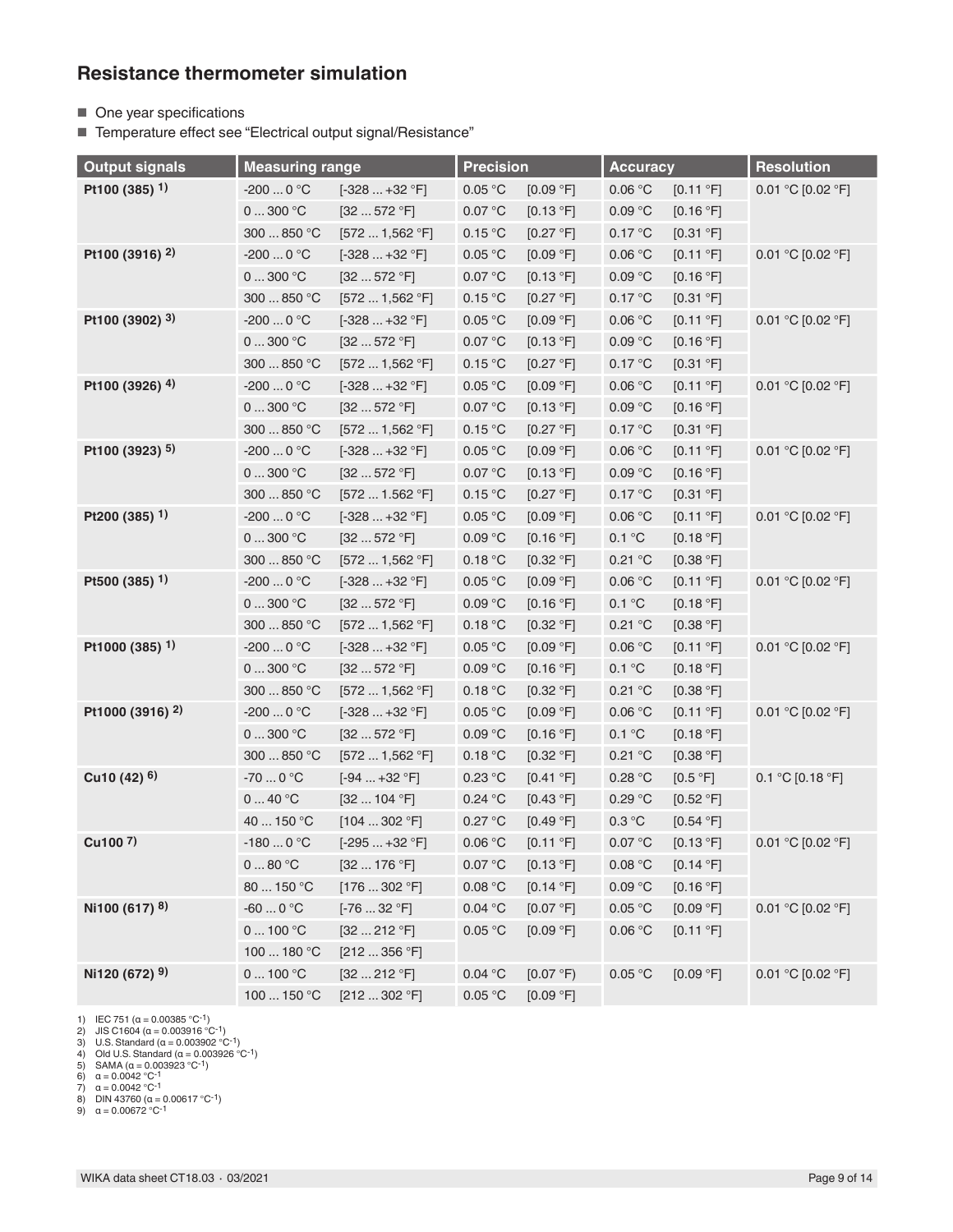# **Thermocouple measurement**

| Input<br>signals | <b>Measuring range</b> |                                       | <b>Linearity error</b> |                      | <b>Resolution</b> |           | <b>Precision</b><br>% of rdg $\pm$ % FS  | <b>Accuracy</b><br>% of rdg $\pm$ % FS |  |
|------------------|------------------------|---------------------------------------|------------------------|----------------------|-------------------|-----------|------------------------------------------|----------------------------------------|--|
| Type $J1$        | $-1900$ °C             | $[-310+32 °F]$                        | 0.05 °C                | [0.09 °F]            | 0.01 °C           | [0.02 °F] | 0.008 % ±0.002 % FS                      | 0.01 % $\pm$ 0.003 % FS                |  |
|                  | 01,200 °C              | [322,192 °F]                          | 0.04 °C                | [0.07 °F]            |                   |           |                                          |                                        |  |
| Type $K1$        | $-1600$ °C             | $[-256+32 °F]$                        | 0.06 °C                | $[0.11$ $\degree$ F1 | 0.01 °C           | [0.02 °F] | 0.008 $% \pm 0.002$ % FS                 | 0.01 % $\pm$ 0.003 % FS                |  |
|                  | 01,260 °C              | $[32 \dots 2,300 \degree F]$          | 0.04 °C                | [0.07 °F]            |                   |           |                                          |                                        |  |
| Type $T^{1}$     | $-1300$ °C             | $[-202+32 °F]$                        | 0.05 °C                | [0.09 °F]            | 0.01 °C           | [0.02 °F] | 0.01 % $\pm$ 0.003 % FS                  | 0.01 % $\pm$ 0.003 % FS                |  |
|                  | 0400 °C                | [32752 °F]                            | 0.04 °C                | [0.07 °F]            |                   |           |                                          |                                        |  |
| Type $F1$        | 0400 °C                | [32752 °F]                            | 0.05 °C                | [0.09 °F]            | 0.1 °C            | [0.18 °F] | 0.008 % ±0.002 % FS                      | 0.01 % $\pm$ 0.003 % FS                |  |
| <b>Type R</b>    | 160  1,760 °C          | [3203,200 °F]                         | 0.04 °C                | [0.07 °F]            | 0.1 °C            | [0.18 °F] | 0.008 $% \pm 0.002$ % FS                 | 0.01 % $\pm$ 0.003 % FS                |  |
| <b>Type S</b>    | 170  1,760 °C          | [3383,200 °F]                         | 0.04 °C                | [0.07 °F]            | 0.1 °C            | [0.18 °F] | 0.008 % ±0.002 % FS                      | 0.01 % $\pm$ 0.003 % FS                |  |
| Type $B1$        | 920  1,820 °C          | [1,6883,308 °F]                       | 0.1 °C                 | [0.18 °F]            | 0.1 °C            | [0.18 °F] | 0.008 $% \pm 0.002$ % FS                 | 0.01 $% \pm 0.003$ % FS                |  |
| Type $U1$        | $-1600$ °C             | $[-256+32 °F]$                        | 0.04 °C                | [0.07 °F]            | 0.01 °C           | [0.02 °F] | 0.008 $% \pm 0.002$ % FS                 | 0.01 $% \pm 0.003$ % FS                |  |
|                  | 0400 °C                | [32752 °F]                            |                        |                      |                   |           |                                          |                                        |  |
| Type $L^{1}$     | $-2000$ °C             | $[-328+32 °F]$                        | 0.03 °C                | [0.05 °F]            | 0.01 °C           | [0.02 °F] | 0.008 $% \pm 0.002$ % FS                 | 0.01 % $\pm$ 0.003 % FS                |  |
|                  | 0760 °C                | $[32 \dots 1,400 \degree F]$          | 0.04 °C                | [0.07 °F]            |                   |           |                                          |                                        |  |
| <b>Type N</b>    | 01,300 °C              | [322,372 °F]                          | 0.04 °C                | [0.07 °F]            | 0.01 °C           | [0.02 °F] | 0.008 $% \pm 0.002$ % FS                 | 0.01 % $\pm$ 0.003 % FS                |  |
| <b>Type E</b>    | $-2000$ °C             | $[-328+32 °F]$                        | 0.03 °C                | [0.05 °F]            | 0.01 °C           | [0.02 °F] | 0.008 $% \pm 0.002$ % FS                 | 0.01 % $\pm$ 0.003 % FS                |  |
|                  | 01,000 °C              | $[32 \dots 1,832 \text{ }^{\circ}F]$  | 0.04 °C                | [0.07 °F]            |                   |           |                                          |                                        |  |
| Type C $1$ )     | 02,000 °C              | $[32 \dots 3,632 \text{ }^{\circ}$ F] | 0.05 °C                | [0.09 °F]            | $0.1^{\circ}$ C   | [0.18 °F] | 0.008 % ± 0.002 % FS 0.01 % ± 0.003 % FS |                                        |  |

1) Precision and accuracy of the electromagnetic field values (emf values)<br>For measurements with internal cold junction compensation: cold junction error = 0.15 °C<br>Maximum input voltage: DC ±100 V<br>Input resistance: > 100

Temperature effect:<br>0.001 % of reading \* It – t<sub>c</sub>l for t: -10 °C ≤ t ≤ 19 °C and 23 °C ≤ t ≤ 50 °C and t<sub>c</sub> = 20 °C<br>One year specifications for state in the set of secare the set of 2.4 °F ≤ t ≤ 122 °F and t<sub>c</sub> = 68 °F

# **Thermocouple simulation**

| <b>Output</b><br>signals | <b>Measuring range</b> |                                               | <b>Linearity error</b> |           | <b>Resolution</b>   |           | <b>Precision</b><br>% of rdg $\pm$ % FS | <b>Accuracy</b><br>% of rdg $\pm\%$ FS |  |
|--------------------------|------------------------|-----------------------------------------------|------------------------|-----------|---------------------|-----------|-----------------------------------------|----------------------------------------|--|
| Type $J^{(1)}$           | $-1900$ °C             | $[-310+32 °F]$                                | 0.05 °C                | [0.09 °F] | $^{\circ}C$<br>0.01 | [0.02 °F] | 0.01 % $\pm$ 0.003 % FS                 | 0.015 % $\pm$ 0.003 % FS               |  |
|                          | 01,200 °C              | $[32 \dots 2, 192 \text{ }^{\circ} \text{F}]$ | 0.04 °C                | [0.07 °F] |                     |           |                                         |                                        |  |
| Type $K^{1}$             | $-1600$ °C             | $[-256+32 °F]$                                | 0.06 °C                | [0.11 °F] | 0.01 °C             | [0.02 °F] | 0.01 % $\pm$ 0.003 % FS                 | 0.015 % $\pm$ 0.003 % FS               |  |
|                          | 01,260 °C              | [322,300 °F]                                  | 0.04 °C                | [0.07 °F] |                     |           |                                         |                                        |  |
| Type $T^{1}$             | $-1300$ °C             | $[-202+32 °F]$                                | 0.05 °C                | [0.09 °F] | 0.01 °C             | [0.02 °F] | 0.01 % $\pm$ 0.003 % FS                 | 0.015 $% \pm 0.003$ % FS               |  |
|                          | 0400 °C                | [32752 °F]                                    | 0.04 °C                | [0.07 °F] |                     |           |                                         |                                        |  |
| Type $F1$                | 0400 °C                | [32752 °F]                                    | 0.05 °C                | [0.09 °F] | 0.1 °C              | [0.18 °F] | 0.01 % ±0.003 % FS                      | 0.015 % $\pm$ 0.003 % FS               |  |
| <b>Type R</b>            | 160  1,760 °C          | [3203,200 °F]                                 | 0.04 °C                | [0.07 °F] | 0.1 °C              | [0.18 °F] | 0.01 % ±0.003 % FS                      | 0.015 % $\pm$ 0.003 % FS               |  |
| <b>Type S</b>            | 170  1,760 °C          | [3383,200 °F]                                 | 0.04 °C                | [0.07 °F] | 0.1 °C              | [0.18 °F] | 0.01 % ±0.003 % FS                      | 0.015 $% \pm 0.003$ % FS               |  |
| Type $B1$                | 920  1,820 °C          | [1,6883,308 °F]                               | 0.1 °C                 | [0.18 °F] | $^{\circ}$ C<br>0.1 | [0.18 °F] | 0.01 % ±0.003 % FS                      | 0.015 % $\pm$ 0.003 % FS               |  |
| Type $U1$                | $-1600$ °C             | $[-256+32 °F]$                                | 0.04 °C                | [0.07 °F] | 0.01 °C             | [0.02 °F] | 0.01 % $\pm$ 0.003 % FS                 | 0.015 % $\pm$ 0.003 % FS               |  |
|                          | 0400 °C                | [32752 °F]                                    |                        |           |                     |           |                                         |                                        |  |
| Type $L^{1}$             | $-2000$ °C             | $[-328+32 °F]$                                | 0.03 °C                | [0.05 °F] | $^{\circ}C$<br>0.01 | [0.02 °F] | 0.01 % ±0.003 % FS                      | 0.015 % $\pm$ 0.003 % FS               |  |
|                          | 0760 °C                | $[32 \dots 1,400 \degree F]$                  | 0.04 °C                | [0.07 °F] |                     |           |                                         |                                        |  |
| <b>Type N</b>            | 01,300 °C              | $[32 \dots 2, 372 \text{ }^{\circ} \text{F}]$ | 0.04 °C                | [0.07 °F] | 0.01 °C             | [0.02 °F] | 0.01 % $\pm$ 0.003 % FS                 | 0.015 $% \pm 0.003$ % FS               |  |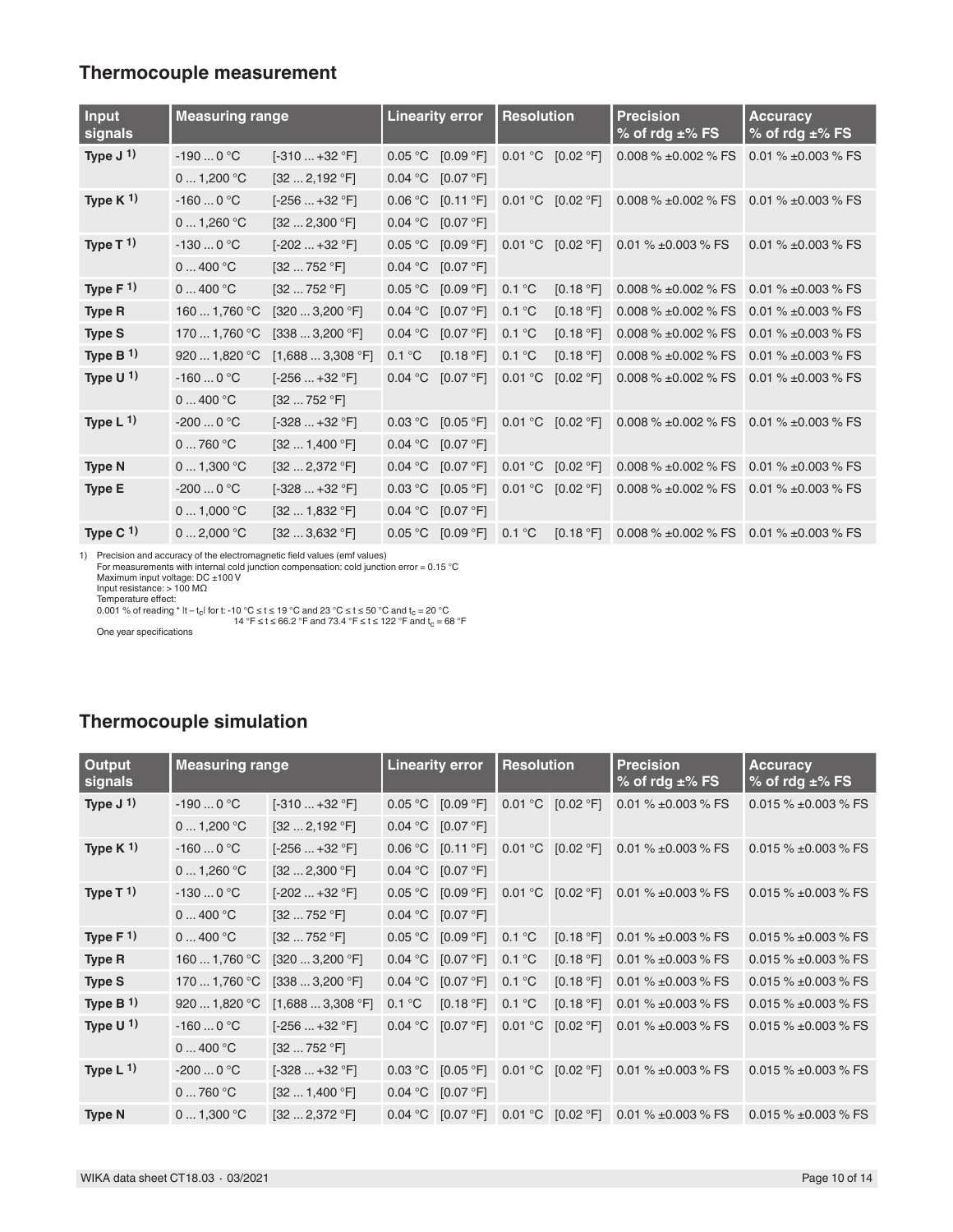| <b>Output</b><br>signals | Measuring range |                                              | Linearity error   Resolution |                                |  |  | <b>I</b> Precision<br>$\frac{1}{6}$ of rdg $\pm\%$ FS  | <b>Accuracy</b><br>$\frac{1}{6}$ % of rdg $\pm\%$ FS |
|--------------------------|-----------------|----------------------------------------------|------------------------------|--------------------------------|--|--|--------------------------------------------------------|------------------------------------------------------|
| Type E                   | $-2000$ °C      | $[-328+32 °F]$                               |                              |                                |  |  | 0.03 °C [0.05 °F] 0.01 °C [0.02 °F] 0.01 % ±0.003 % FS | 0.015 $% \pm 0.003$ % FS                             |
|                          | 01.000 °C       | $[32 \dots 1,832 \text{ }^{\circ} \text{F}]$ |                              | $0.04 °C$ [0.07 $°F$ ]         |  |  |                                                        |                                                      |
| Type C $1$ )             | 02.000 °C       | $[32 \dots 3,632 \text{ }^{\circ} \text{F}]$ |                              | $0.05 °C$ $[0.09 °F]$ $0.1 °C$ |  |  | $[0.18 \text{ °F}]$ 0.01 % ±0.003 % FS                 | 0.015 $% \pm 0.003$ % FS                             |

1) Precision and accuracy of the electromagnetic field generation (emf generation) For temperature simulation with internal cold junction compensation: cold junction error = 0.15 °C

# **Ambient module**

| <b>Parameter</b>           | Measuring range |                                  | l Precision |           | <b>Accuracy</b> |          | l Max. resolution |               |
|----------------------------|-----------------|----------------------------------|-------------|-----------|-----------------|----------|-------------------|---------------|
| Temperature                | $-10+50$ °C     | $[14 \dots 122$ °F1              | 2.7 °C      | [4.86 °F] | 3.0 °C          | [5.4 °F] | 0.1 °C            | [0.18 °F]     |
| <b>Barometric pressure</b> | 650  1,150 mbar | $[9.43 \dots 16.68 \text{ psi}]$ | 4 % FS      |           | 5 % FS          |          | I mbar            | $[0.015$ psil |
| <b>Relative humidity</b>   | 10  90 % r. h.  |                                  | 12%         |           | 15%             |          | $1\%$             |               |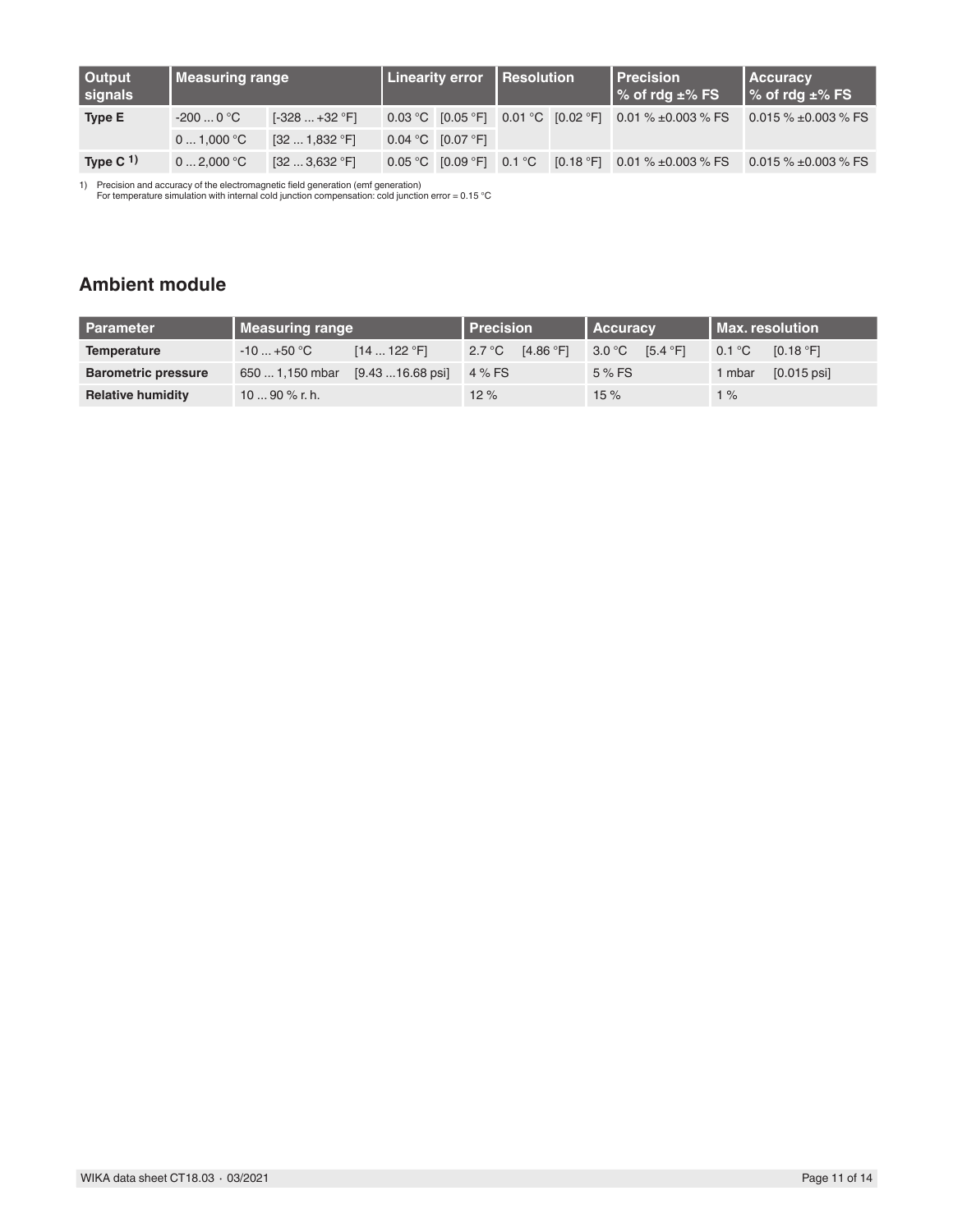# **Dimensions in mm [in]**

### **Case for model CPH8000-P1**



#### **Front panel of model CPH8000-P1**

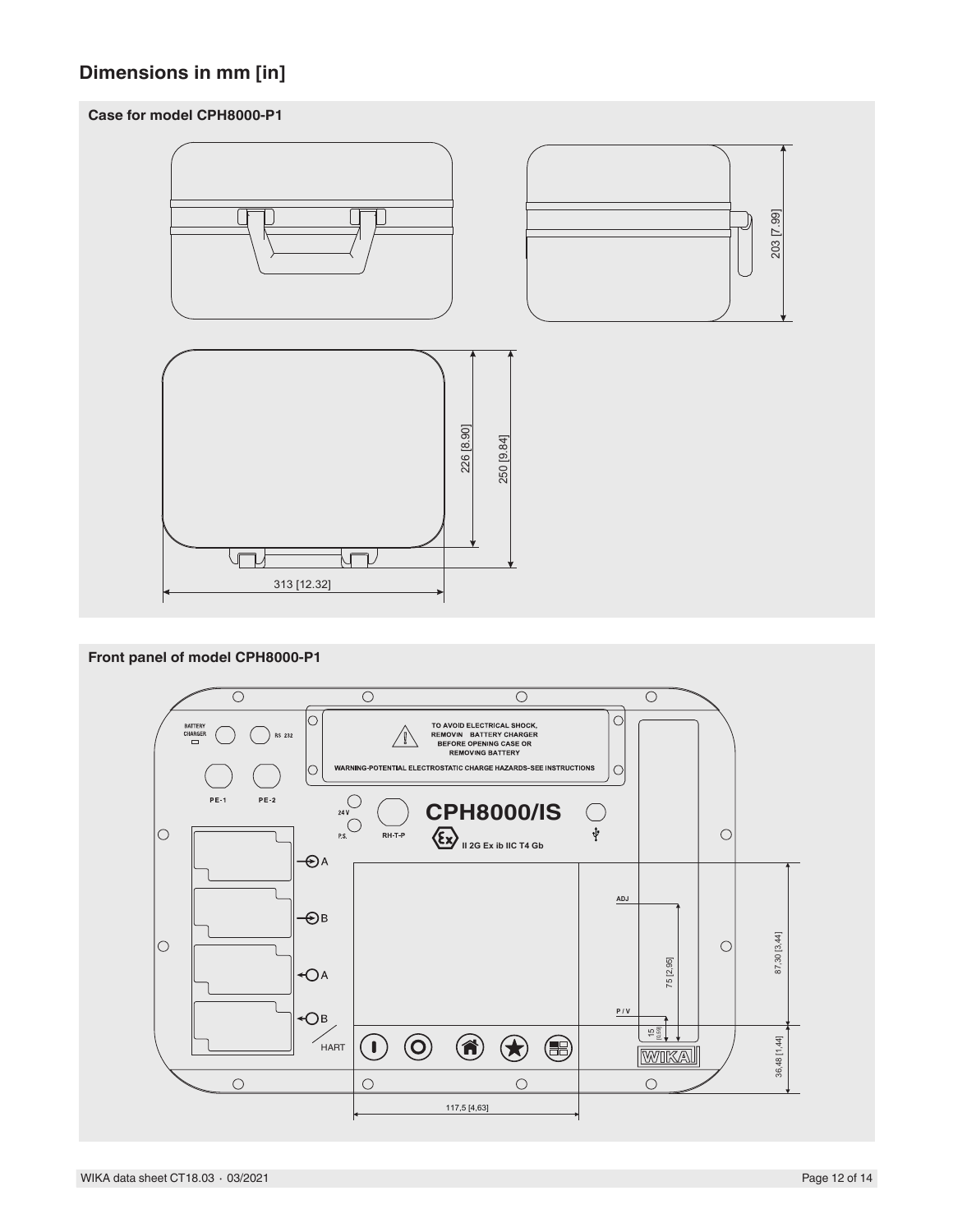# **Dimensions in mm [in]**

### **Case for model CPH8000-ET**